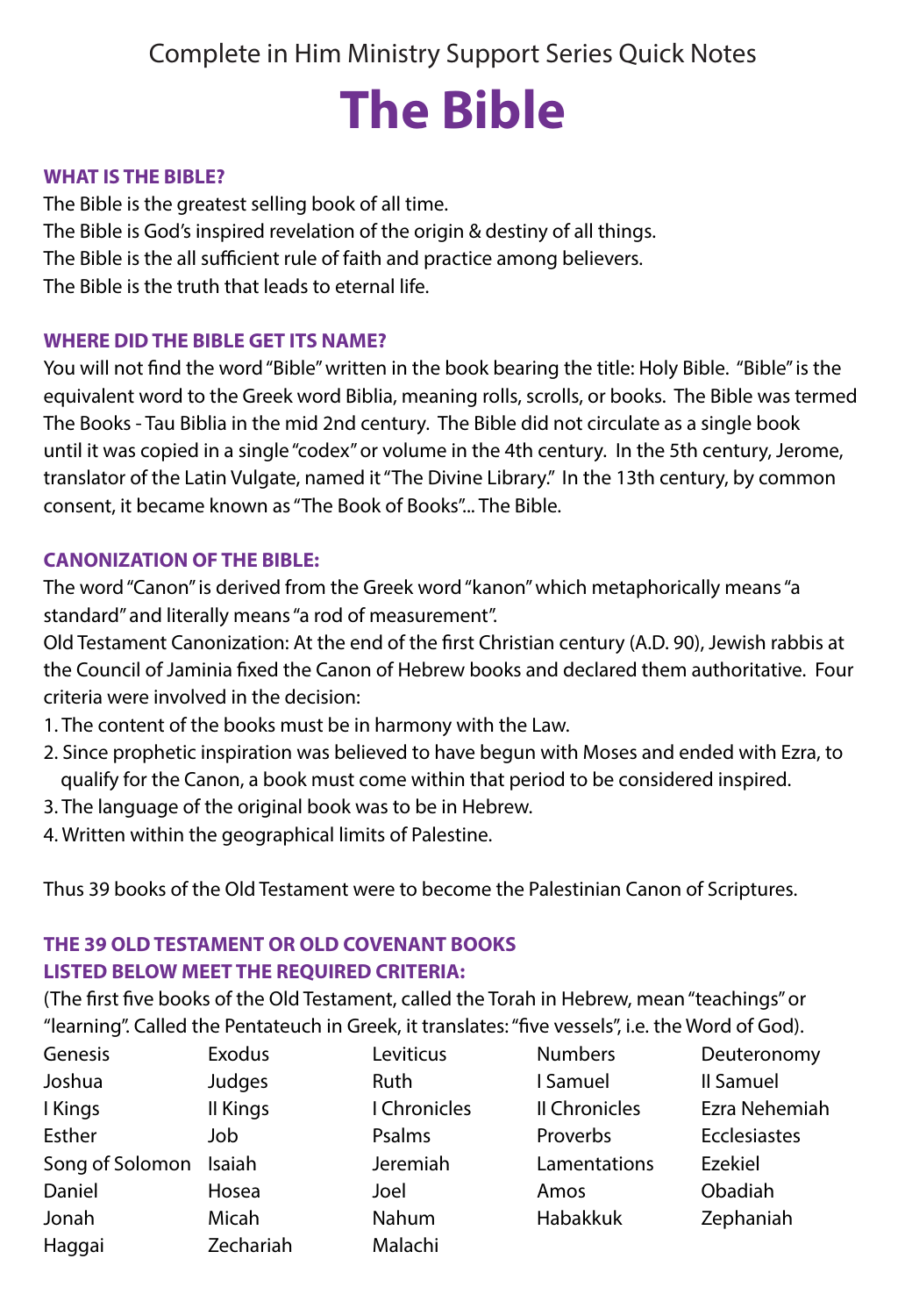The listing of the Canon of the New Testament was not until 367 A.D. in the "Festal (Easter) Letter" when Archbishop Athanasius of Alexandria first listed the 27 book s of the New Testament as authoritative and distinguished sharply between "God-inspired Scripture ... handed down to our fathers by those who were eyewitnesses and servants of the word from the beginning" and the "so-called secret writings" of heretics. Three councils lead to the:

# **CANONIZATION OF THE NEW TESTAMENT:**

A.D. 363 Council of Laodicea decreed that only canonical books of the New Testament should be read in the church services.

A.D. 397 Third Council of Carthage listed the 27 books of the NT

A.D. 419 Council of Hippo reiterated the same 27 books of the NT

## **THE CRITERIA USED FOR MAKING THE CHOICE OF THESE 27 BOOKS:**

- 1. Was the book written by an Apostle or by someone associated with an Apostle?
- 2. Were the contents spiritual?
- 3. Was the book widely received by the churches?
- 4. Was there evidence to the reader of divine inspiration in the book?"

*"This is why we constantly thank God, because when you received the message about God that you heard from us, you welcomed it not as a human message, but as it truly is, the message of God, which also works effectively in you believers."* I Thessalonians 2:13

# **THE 27 NEW TESTAMENT OR NEW COVENANT BOOKS**

BELOW MEET THE REQUIRED CRITERIA:

| Matthew     | Mark          | Luke            | John            | Acts      |
|-------------|---------------|-----------------|-----------------|-----------|
| Romans      | 1 Corinthians | 2 Corinthians   | Galatians       | Ephesians |
| Philippians | Colossians    | 1 Thessalonians | 2 Thessalonians | 1 Timothy |
| 2 Timothy   | Titus         | Philemon        | <b>Hebrews</b>  | James     |
| I Peter     | 2 Peter       | I John          | 2 John          | 3 John    |
| Jude        | Revelation    |                 |                 |           |
|             |               |                 |                 |           |

Jerome translated these same 27 books into Latin in A.D. 382.

# *"All Scripture is inspired by God and is profitable for teaching, for rebuking, for correcting, for training in righteousness,"* 2 Timothy 3:16

The Canon , then, is not the product of one person's arbitrary judgment, nor was it set by a single council, but was the outcome of the use of various writings which proved their merit and unity by their inward dynamic... they bore the fruit of God's inspiration through the life of believers who applied their directives personally.

# THE TWO GREAT DIVISIONS (TESTAMENTS) OF THE BIBLE:

The word "testament" means: a will, a binding document, a covenant. The Bible is broken into two covenants or binding documents which link us to God by His words. Old Testament: 4 Divisions:

| 1. The Law                  | 2. History | 3. Poetry       | 4. Prophecy   |
|-----------------------------|------------|-----------------|---------------|
| New Testament: 4 Divisions: |            |                 |               |
| 1. Gospels                  | 2. Acts    | 3. The Epistles | 4. Revelation |

No critic has been able to disprove or improve on the Bible's spiritual and factual content. It is scientifically and historically correct. Numerous archaeological finds authenticate the absolute accuracy of its contents and claims. The Word of God, the Bible, is timeless. It is current and applicable to all people, of all ages, in all lands, and for all times.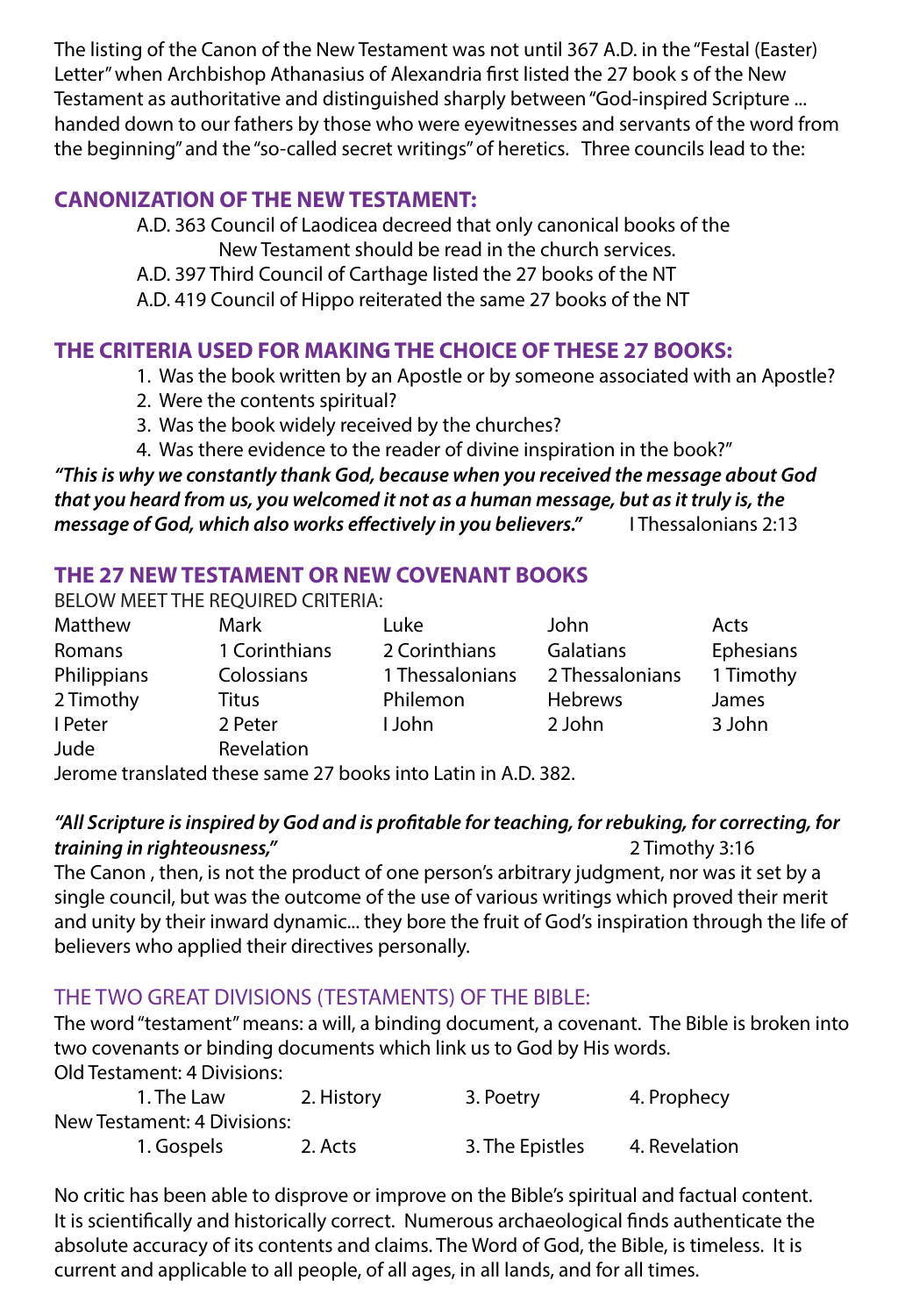### **WHY THE BIBLE IS KNOWN AS THE "WORD OF GOD":**

A collection of 66 books written over 1,800 years by 40 different authors, this "Divine Library" is in complete agreement without contradictions although written by kings, shepherds, businessmen, fishermen, and others at different times and different locations, some never having seen the work of the others. Over 3,500 times Bible writers claim that God spoke what they wrote.

*"All scripture is given by inspiration of God ..."* 2 Timothy 3:16 *"The Lord gave the Word, and great was the company of them that published it."*  Psalm 68:11

*But He (Jesus) answered, "It is written: Man must not live on bread alone but on every word that comes from the mouth of God."* 2008 **Matthew 4:4 HCSB** 

## **EACH WORD IS A HALLOWED PLEDGE:**

*"I tell you that on the day of judgment people will have to account for every careless word they speak. 37 For by your words you will be acquitted, and by your words you will be condemned."*  Matthew 12:36-37 HCSB *"Heaven and earth will pass away, but My words will never pass away."* Matthew 24:35 HCSB *"Death and life are in the power of the tongue..."* Proverbs 18:21 *"If ye abide in Me, and my WORDS abide in you, ye shall ask what ye will, and it shall be done unto you."* John 15:7

## **THE PURPOSE OF THE WORD OF GOD FOR YOU:**

*Jesus said, "You pore over the Scriptures because you think you have eternal life in them, yet they testify about Me"* John 5:39 HCSB *So Jesus said to the Jews who had believed Him, "If you continue in My word, you really are My disciples. You will know the truth, and the truth will set you free."* John 8:31-32 HCSB *"Sacrifice and offering Thou hast not desired, but a body Thou hast prepared for Me; in whole brunt offerings and sacrifices for sin Thou hast no pleasure. Then said I, 'Behold, I come (in the volume of the Book it is written of Me) to do thy will, O God."* Hebrews 10:5-7 *"For the word of God is living and effective and sharper than any two-edged sword, penetrating as far as to divide soul, spirit, joints, and marrow; it is a judge of the ideas and thoughts of the heart."* All the heart." **Hebrews 4:12 HCSB** 

| LIFE'S FOUNDATION: | Joshua 1:8 2 Timothy 2:19 Hebrews 6:1-2             |
|--------------------|-----------------------------------------------------|
| SALVATION:         | 1 Peter 1:23 Hebrews 5:9 James 1.21                 |
| <b>FAITH:</b>      | Romans 10:17 Hebrews 12.2 Matthew 17:20             |
| FOOD:              | John 6:31-33 Matthew 4:4 Matthew 6:24-34            |
| PROSPERITY:        | Proverbs 3: 1-2 Proverbs 10:22 Joshua 1:7           |
| HEALING:           | Psalms 107:20 Proverbs 4:20-22 Matthew 8:16         |
| DELIVERANCE:       | Colossians 1:13 Isaiah 61:1 Jeremiah 15:21          |
| ACCEPTANCE:        | Romans 15:7 Acts 10:34-35 2 Corinthians 5:18-19     |
| ILLUMINATION:      | Psalms 119:99-100 Proverbs 6:2-3 Matthew 13:11      |
| GUIDANCE:          | Luke 1:78-79 John 16:13 Isaiah 42:16                |
| VICTORY OVER SIN:  | 1 Corinthians 15:56-57 John 5:4 Ephesians 1:7       |
| AUTHORITY:         | Luke 9:1 Titus 2::11-15 Revelation 2:26-29          |
| <b>JUDGMENT:</b>   | John 12:48 Matthew 12:36-37 Hebrews 6:4-6           |
| <b>COMFORT:</b>    | 1 Thessalonians 4:18 2 Corinthians 1:3-4 John 14:18 |
| HOPE:              | Jeremiah 29:11 Psalm 31:24 Romans 15:13             |
| PEACE:             | Isaiah 26:3 Philippians 4:8-9 John 14:27            |